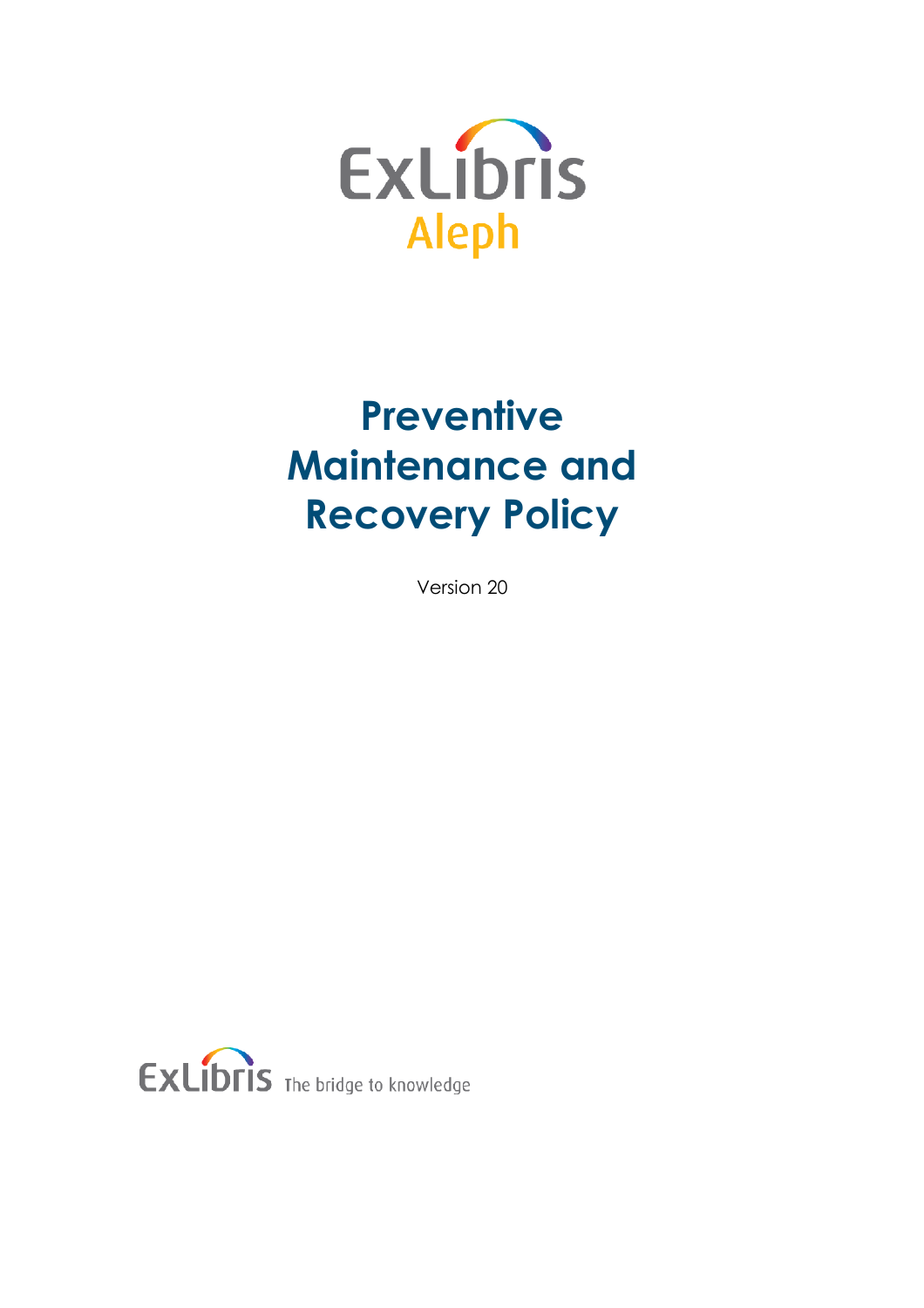#### **CONFIDENTIAL INFORMATION**

The information herein is the property of Ex Libris Ltd. or its affiliates and any misuse or abuse will result in economic loss. DO NOT COPY UNLESS YOU HAVE BEEN GIVEN SPECIFIC WRITTEN AUTHORIZATION FROM EX LIBRIS LTD.

This document is provided for limited and restricted purposes in accordance with a binding contract with Ex Libris Ltd. or an affiliate. The information herein includes trade secrets and is confidential.

#### **DISCLAIMER**

The information in this document will be subject to periodic change and updating. Please confirm that you have the most current documentation. There are no warranties of any kind, express or implied, provided in this documentation, other than those expressly agreed upon in the applicable Ex Libris contract. This information is provided AS IS. Unless otherwise agreed, Ex Libris shall not be liable for any damages for use of this document, including, without limitation, consequential, punitive, indirect or direct damages.

Any references in this document to third-party material (including third-party Web sites) are provided for convenience only and do not in any manner serve as an endorsement of that third-party material or those Web sites. The third-party materials are not part of the materials for this Ex Libris product and Ex Libris has no liability for such materials.

#### **TRADEMARKS**

"Ex Libris," the Ex Libris bridge , Primo, Aleph, Alephino, Voyager, SFX, MetaLib, Verde, DigiTool, Preservation, URM, Voyager, ENCompass, Endeavor eZConnect, WebVoyage, Citation Server, LinkFinder and LinkFinder Plus, and other marks are trademarks or registered trademarks of Ex Libris Ltd. or its affiliates.

The absence of a name or logo in this list does not constitute a waiver of any and all intellectual property rights that Ex Libris Ltd. or its affiliates have established in any of its products, features, or service names or logos.

Trademarks of various third-party products, which may include the following, are referenced in this documentation. Ex Libris does not claim any rights in these trademarks. Use of these marks does not imply endorsement by Ex Libris of these third-party products, or endorsement by these third parties of Ex Libris products.

Oracle is a registered trademark of Oracle Corporation.

UNIX is a registered trademark in the United States and other countries, licensed exclusively through X/Open Company Ltd.

Microsoft, the Microsoft logo, MS, MS-DOS, Microsoft PowerPoint, Visual Basic, Visual C++, Win32,

Microsoft Windows, the Windows logo, Microsoft Notepad, Microsoft Windows Explorer, Microsoft Internet Explorer, and Windows NT are registered trademarks and ActiveX is a trademark of the Microsoft Corporation in the United States and/or other countries.

Unicode and the Unicode logo are registered trademarks of Unicode, Inc.

Google is a registered trademark of Google, Inc.

Copyright Ex Libris Limited, 2010. All rights reserved.

Document released: August 26, 2010

**Web address: [http://www.exlibrisgroup.com](http://www.exlibrisgroup.com/)**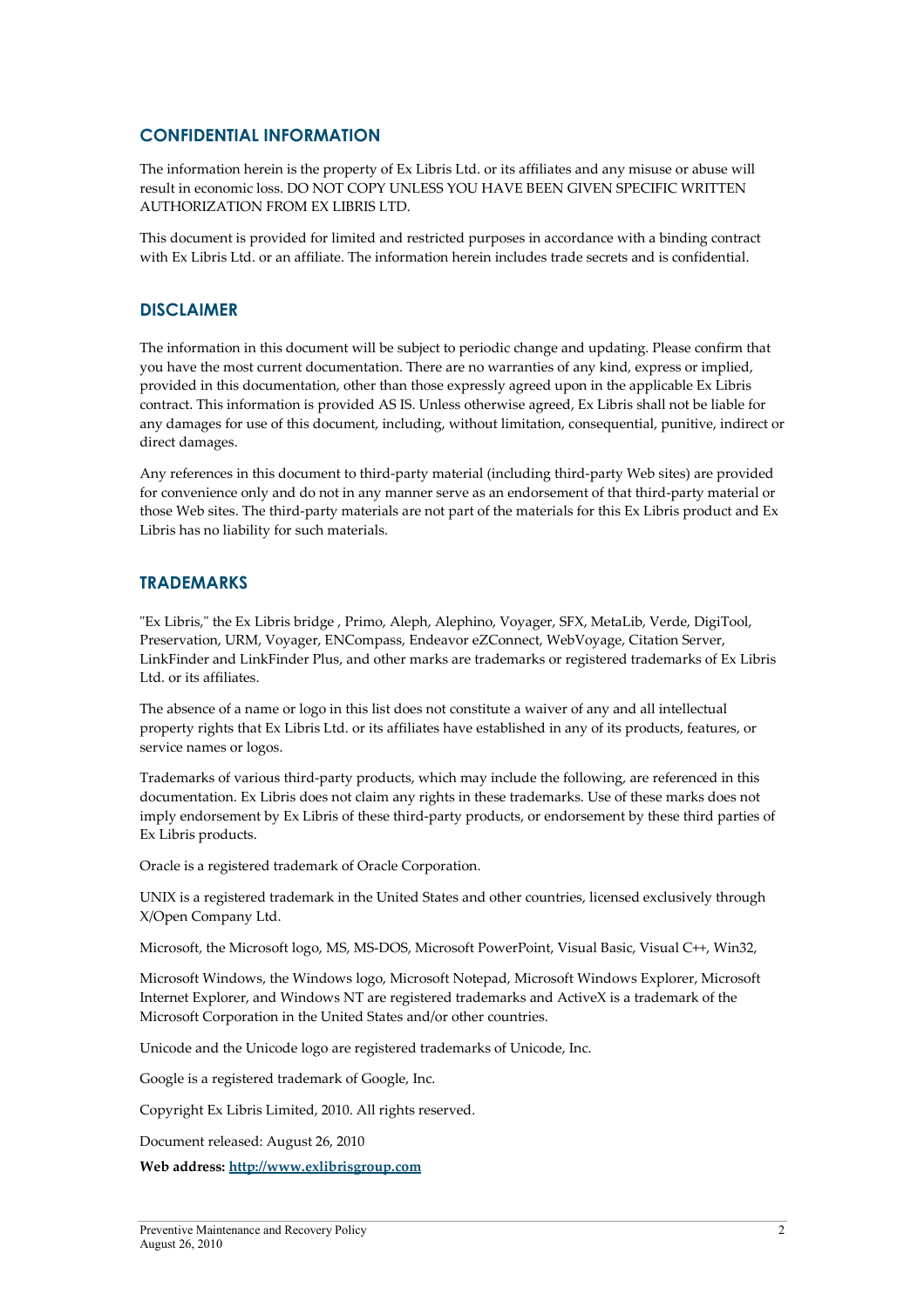# **Table of Contents**

| $\mathbf{1}$            |                       |       |  |  |  |  |  |
|-------------------------|-----------------------|-------|--|--|--|--|--|
| $\overline{2}$          |                       |       |  |  |  |  |  |
|                         | 2.1                   |       |  |  |  |  |  |
|                         | 2.2                   |       |  |  |  |  |  |
| 3                       |                       |       |  |  |  |  |  |
| $\overline{\mathbf{4}}$ |                       |       |  |  |  |  |  |
| 5                       |                       |       |  |  |  |  |  |
|                         | 5.1<br>5.1.1          | 5.1.2 |  |  |  |  |  |
|                         | 5.2                   |       |  |  |  |  |  |
|                         | 5.3                   |       |  |  |  |  |  |
|                         | 5.4<br>5.4.1<br>5.4.2 |       |  |  |  |  |  |
|                         | 5.5                   |       |  |  |  |  |  |
| 6                       |                       |       |  |  |  |  |  |
| 7                       |                       |       |  |  |  |  |  |
|                         | 7.1                   |       |  |  |  |  |  |
|                         | 7.2                   |       |  |  |  |  |  |
|                         | 7.3                   |       |  |  |  |  |  |
| 8                       |                       |       |  |  |  |  |  |
|                         | 8.1                   |       |  |  |  |  |  |
|                         | 8.2                   |       |  |  |  |  |  |
| 9                       |                       |       |  |  |  |  |  |
|                         |                       |       |  |  |  |  |  |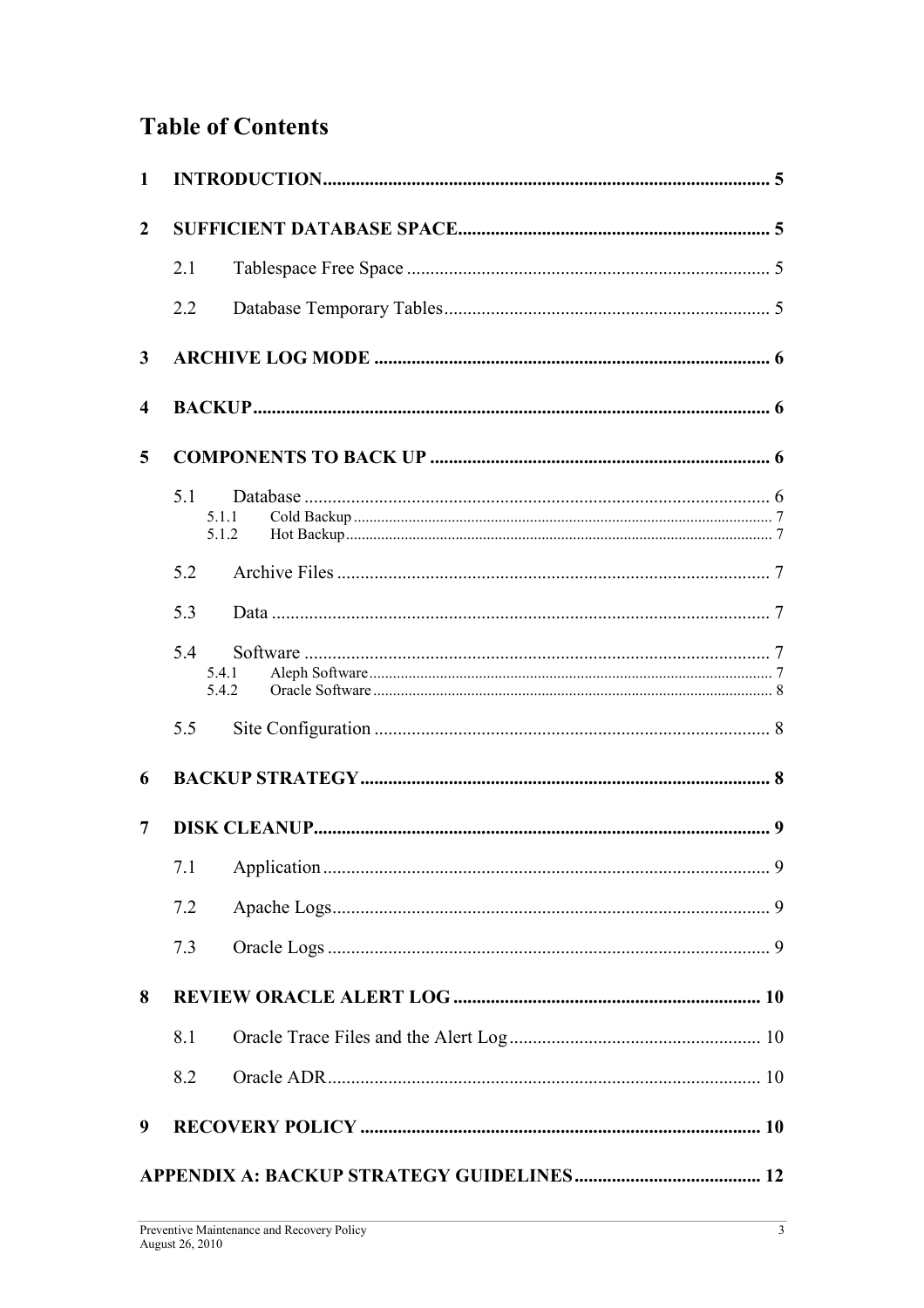# **[APPENDIX B: SUMMARY OF PERIODIC MAINTENANCE ACTIVITIES . 14](#page-13-0)**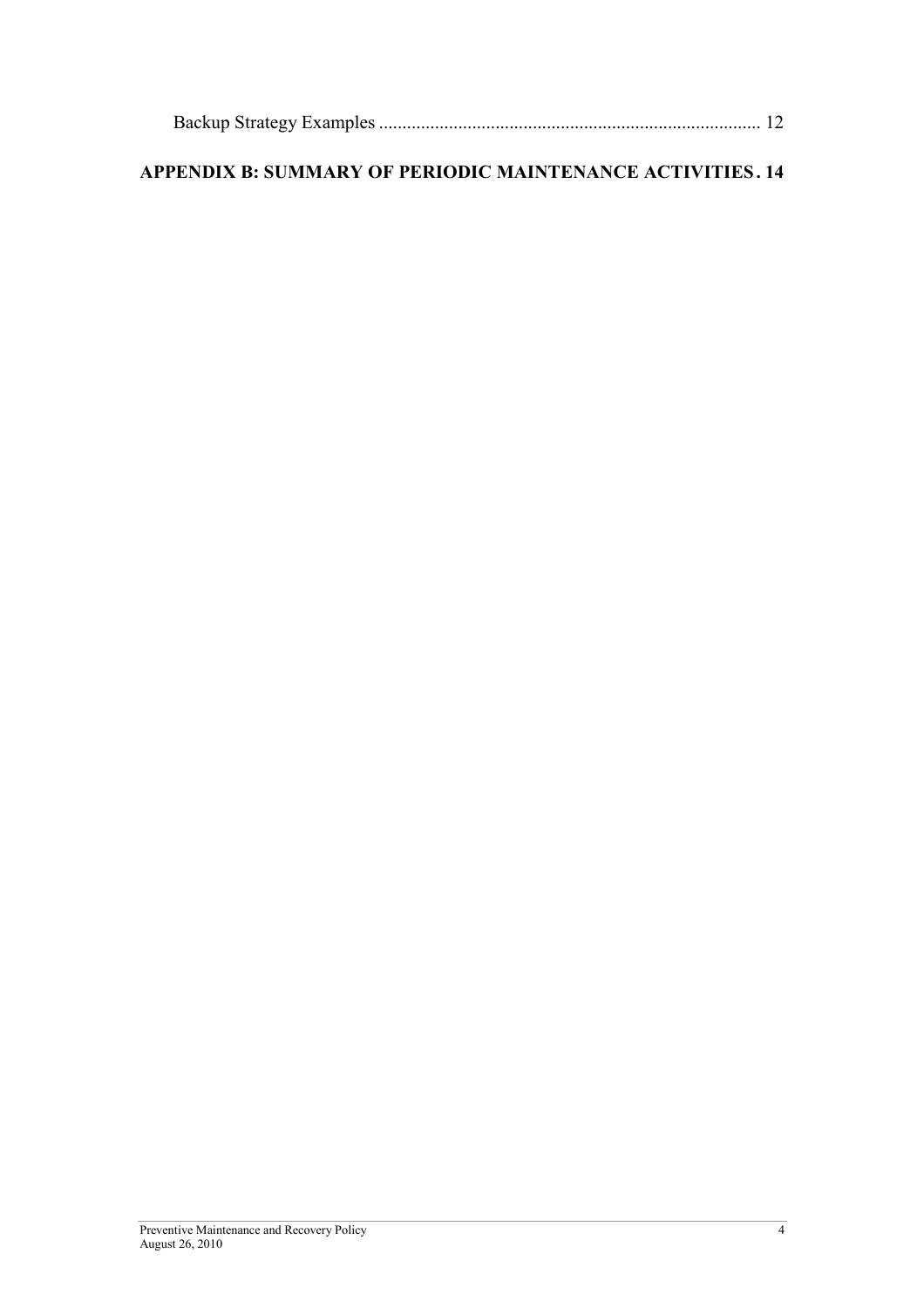# <span id="page-4-0"></span>**1 Introduction**

The purpose of this document is to define the maintenance activities that are necessary for the smooth running of Aleph. It is recommended that the system administrator and the DBA on site read this document thoroughly and carry out the tasks described within.

A summary of the various maintenance activities can be found in **[Appendix A:](#page-11-0) [Backup Strategy Guidelines](#page-11-0)** on page **5**. The following is a list of the activities that are described in this document:

- Ensure sufficient database space
- Ensure sufficient disk space for the archiving.
- Back up all system and application components
- Perform disk cleanup
- Review Oracle alert log

#### **Note**:

Whenever an online utility is mentioned in this document, refer to the relevant documentation (the *Aleph 20 System Administration Guide* for UTILs A and O, or the *System Administration Guide – System Overview* for all other UTILs) for complete details.

# **2 Sufficient Database Space**

## **2.1 Tablespace Free Space**

In order for the Oracle database to function properly, there must be free space in the various tablespaces. The Oracle tablespaces are logical storage units made up of physical datafiles. Use UTIL O to see free and utilized space. Make sure you have at least 10% free space in each tablespace or a minimum of 2 GB – the larger of the two. Use UTIL O in case you need to add datafiles to a tablespace.

Refer to the **UTIL O** chapter of the *Aleph 20 System Administration Guide* for complete details.

## **2.2 Database Temporary Tables**

The Aleph application creates and uses Oracle tables for temporary data. Certain tables need to be cleaned periodically by using UTIL A.

See the UTIL A (util a/12 – a/16) chapter of the *Aleph 20 System Administration Guide* for complete details.

In addition, there is a temporary container library called  $\forall$ ir01. Clean this library at least once a week by using the script  $\frac{1}{2}$  aleph proc/clear vir01. Many sites run the script as part of their post backup procedure or as part of their cleanup script. Run the script when the application is not active.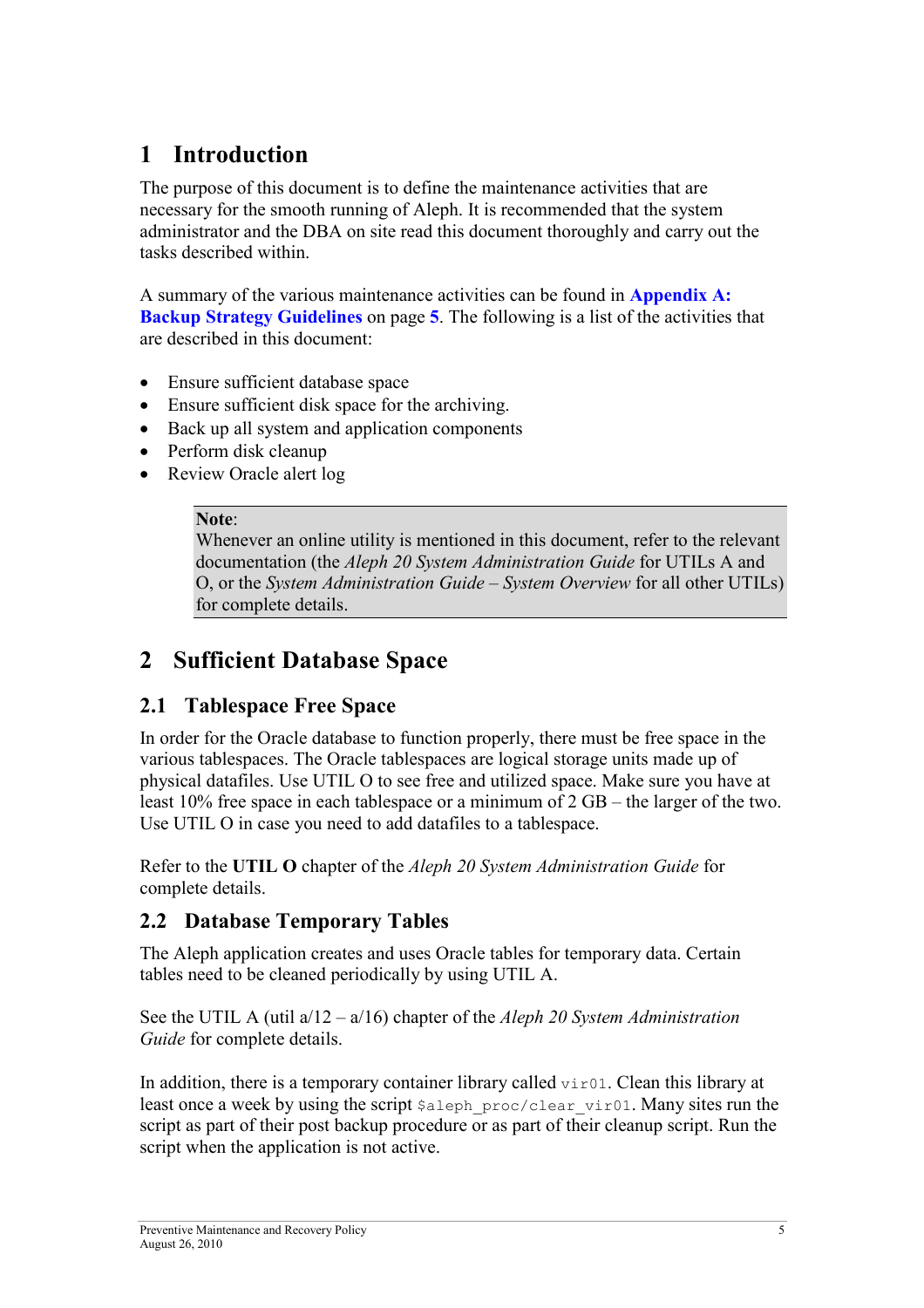# <span id="page-5-0"></span>**3 Archive Log Mode**

In Oracle, all transaction made to the database are saved in special files called redo logs. These redo logs function in a cyclic manner. When all redo logs are full, the first one is reused and its original content is overwritten. Archive log mode is a mechanism designed to preserve all the redo log contents. When in archive log mode, all redo log files are saved to a designated directory. The purpose of saving these files is so that they can be applied to the database in case a recovery needs to be performed.

In order to ensure the smooth operation of the system, enough disk space must be available at all times for the archived redo logs. Make sure that the archive directory is on a disk with enough space for several days of work. The archived redo logs can be deleted only after they are backed up. By deleting the backed up archive files, free space is made available for the new files being created.

It is crucial to activate the archive mechanism prior to switching to production. If archive log mode is deactivated for some reason, you must immediately perform a full database backup when archive log mode is reactivated.

# **4 Backup**

Sufficient backup of the application components is crucial for performing a database recovery. Customers are recommended to use third-party tools and/or custom-made scripts to handle their backups. It is important to understand the components of the application before dealing with backup methodology.

#### **Note**:

For Aleph 20, Ex Libris offers a backup package. Oracle – backups are now done with RMAN, an Oracle utility. The new Ex Libris Backup Package is intended for installations that do not have other backup methods in place for Aleph. In general, large installations tend to have robust backup infrastructure in place and do not need the new Ex Libris Backup Package.

You do not need to use the Ex Libris Backup Package if you back up Aleph using other means.

For further information, see the document *Ex Libris Backup Package*.

# **5 Components to Back Up**

## **5.1 Database**

Backing up the database datafiles is also known as a physical backup. There are two types of database backup: cold and hot.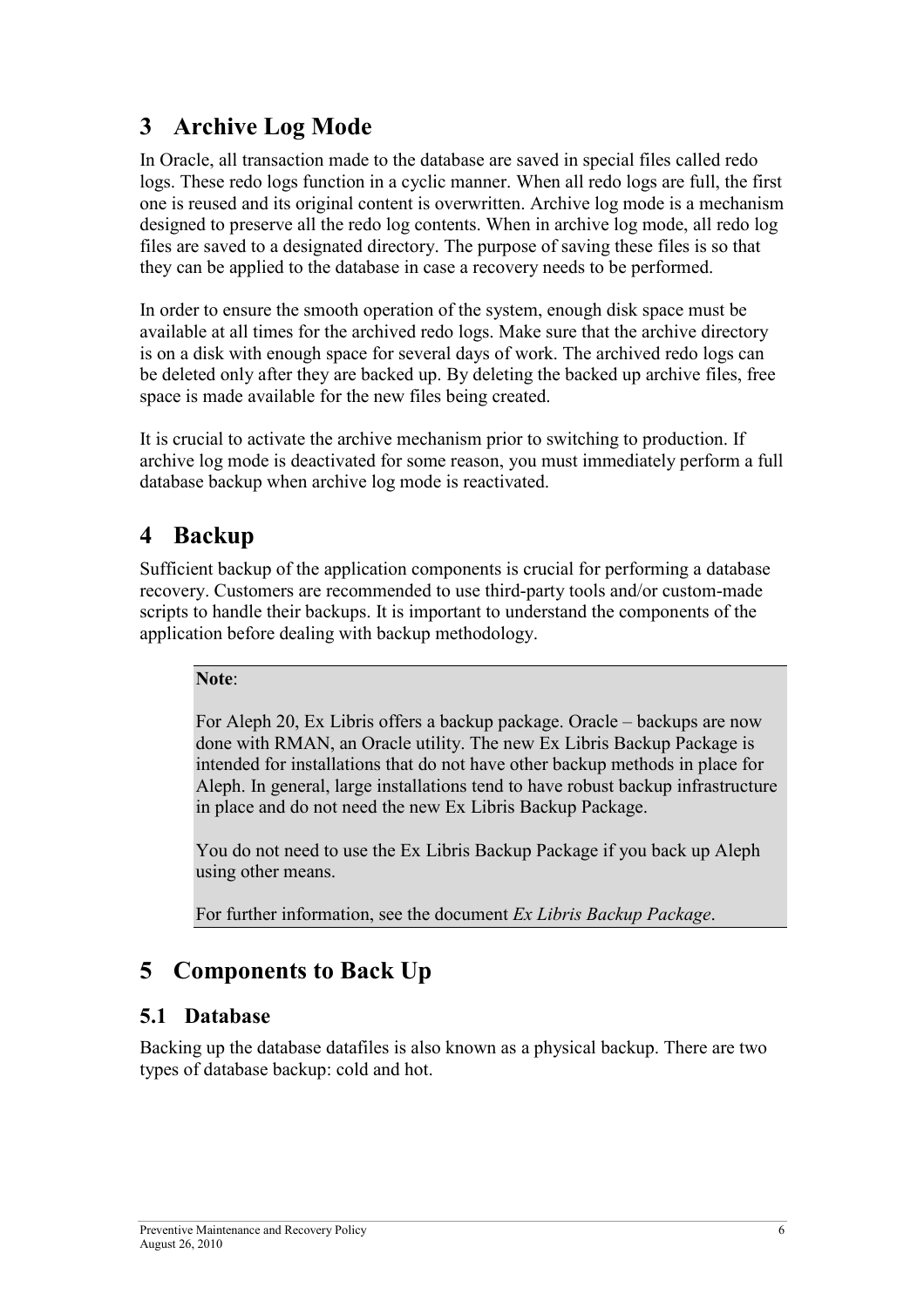#### <span id="page-6-0"></span>**5.1.1 Cold Backup**

All the database files are backed up to tape or disk while the database is down. The list of database files to back up is taken from the database data dictionary before the database is shut down. The database (and Aleph) is down while the backup is being performed, thus no library activities can be held during this time.

#### **Note**:

Complete recovery of the database can always be done to the point the backup was done. In order to bring the database to the point prior to the failure, all archive files that were generated from the time of the backup until the time of the failure must be available.

#### **5.1.2 Hot Backup**

All database files (except redo log files) are backed up to tape or disk while the database continues running. Hot backups can be done only if the database is in archive log mode. The list of database files to back up is taken from the database data dictionary. The database (and Aleph) continues with normal operation while the backup is being performed, thus normal library activity can be held during this time. Do not run large batch jobs during the course of the hot backup.

#### **Note**:

Recovery from hot backups can only be done if archive files exist. Assuming all archive files are available and in sequence, the recovery is until the time prior to the failure.

## **5.2 Archive Files**

Archived redo log files are backed up to tape or disk.

#### **Note**:

When recovering from hot backups, archive files must be used in order to enable the recovery. When recovering from cold backups, archive files may be used to minimize data loss and to affect a recovery until the point prior to the failure.

## **5.3 Data**

Backing up the data of an Oracle database is also known as a logical backup.

Oracle tables contents are extracted to disk and are backed up to tape or disk. This can be done using Oracle export utility or via sequential dump.

## **5.4 Software**

#### **5.4.1 Aleph Software**

Back up the Aleph application software to tape or disk.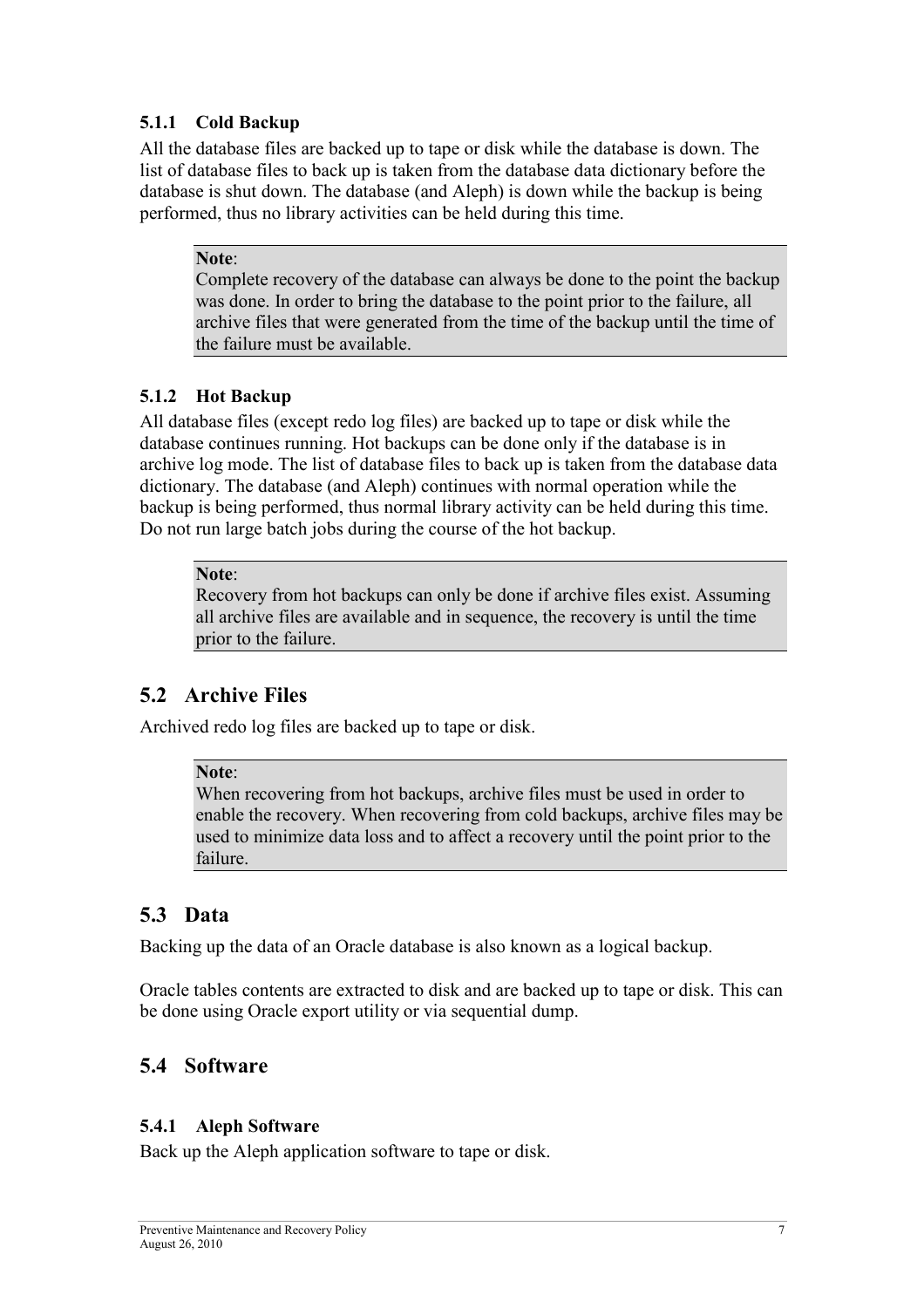#### <span id="page-7-0"></span>**5.4.2 Oracle Software**

Back up the Oracle application software to tape or disk.

## **5.5 Site Configuration**

Before the backup can be performed, the site must be configured.

#### **To configure the site:**

- 1. Back up the file structure of the libraries including exported data.
- 2. Back up the alephe directory that contains global configuration for all site specific libraries.

#### **Note**:

Aleph backup can be done with or without export (see below).

# **6 Backup Strategy**

Once you understand the components of the database, how they are modified, and how often, you can set up a backup plan. With the exception of the Oracle database, the other components are basically directories and files. The more frequently they are backed up, the more up-to-date any data recovered is in the event of a crash. This reduces the chance of data loss to a minimum.

As mentioned above, there are two types of backup – physical and logical. Physical backup means backing up the database files. Logical backup means backing up the data extracted from the database tables. Physical backup can be done in one of two methods – cold and hot. Cold backup is done while the database is closed. Hot backup is done while the database is open. A hot backup can run only when the database is running in archive log mode.

Cold backup has an advantage over the hot backup in that a database can be recovered from a cold backup as it was at the time of the backup with no need for additional files. If there are archived redo logs after the time the cold backup was taken, they can be applied. By applying these archived redo logs, the database can be brought up to date with minimum data loss, if any at all. The hot backup must be restored together with the archived redo logs in order to synchronize the database. Recovery from a hot backup itself without archived redo logs is not possible.

The following backup policy is recommended:

- Cold unless downtime is a major issue, this can run daily
- Hot any day that cold is not run
- Archive run daily
- Application configuration run daily
- Export as frequently as possible
- Aleph application once every two months and after each upgrade or patch
- Oracle application once every two months and after each upgrade or patch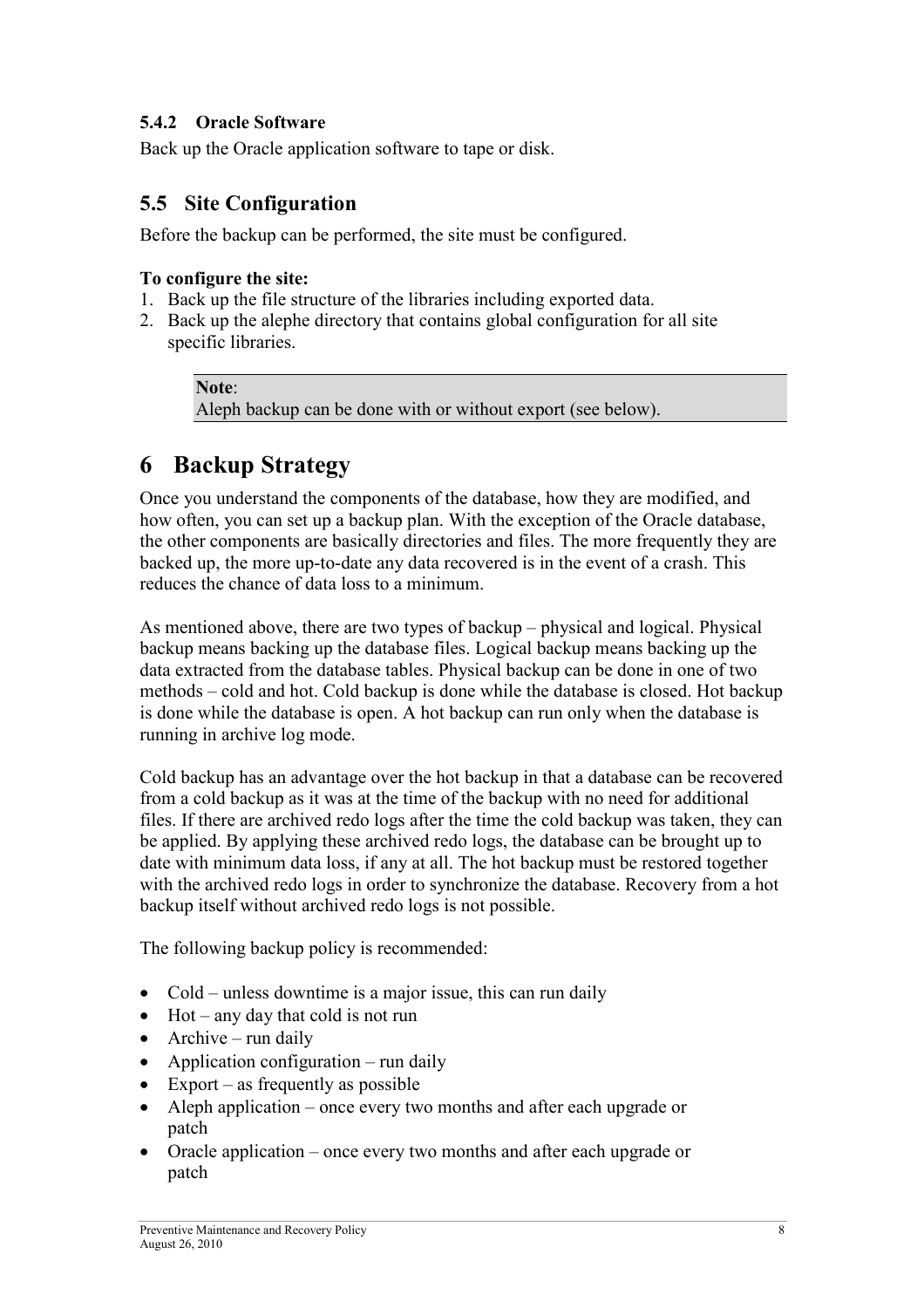<span id="page-8-0"></span>See **[Appendix A: Backup Strategy Guidelines](#page-11-0)** on page **[12](#page-11-0)** for strategy guidelines.

# **7 Disk Cleanup**

File systems tend to fill up with temporary files, logs, and various other material that can be deleted periodically. The system administrator should take precautions to avoid the file systems from reaching full or very high capacity.

Perform cleanup after backup and not before.

Refer to the **UTIL X** chapter of the *System Administrator's Guide* – *System Overview* for complete details.

## **7.1 Application**

The following are a few areas that require cleanup:  $$$ TMPDIR,  $$$ LOGDIR, \$alephe\_scratch, and libraries' scratch/print directories.

## **7.2 Apache Logs**

Large Apache logs can cause slowness in Web activity. The apache log directory has two basic log files: error\_log and access\_log. These files continually increase in size and need to be deleted periodically. There are two basic options:

- Stop the apache, delete the logs, and restart apache.
- Use the rotatelogs mechanism to limit the maximum file size or the time interval that the files are updated.

## **7.3 Oracle Logs**

Trace files and the alert log are generated by Oracle under the directory \$ORACLE\_BASE/diag/rdbms/\$ORACLE\_SID/\$ORACLE\_SID. Under this directory, the following sub-directories can be found and may be cleaned from time to time:

- $a$  lert a new alert directory for the plain text and XML versions of the alert log.
- incident a directory for the incident packaging software.
- $in \cosh q A$  directory for packaging an incident into a bundle.
- $trace background$  processes traces and the alert log and user traces. (A replacement for the ancient background dump (bdump) and user dump (udump) destinations)
- $\bullet$  cdump core dump directory.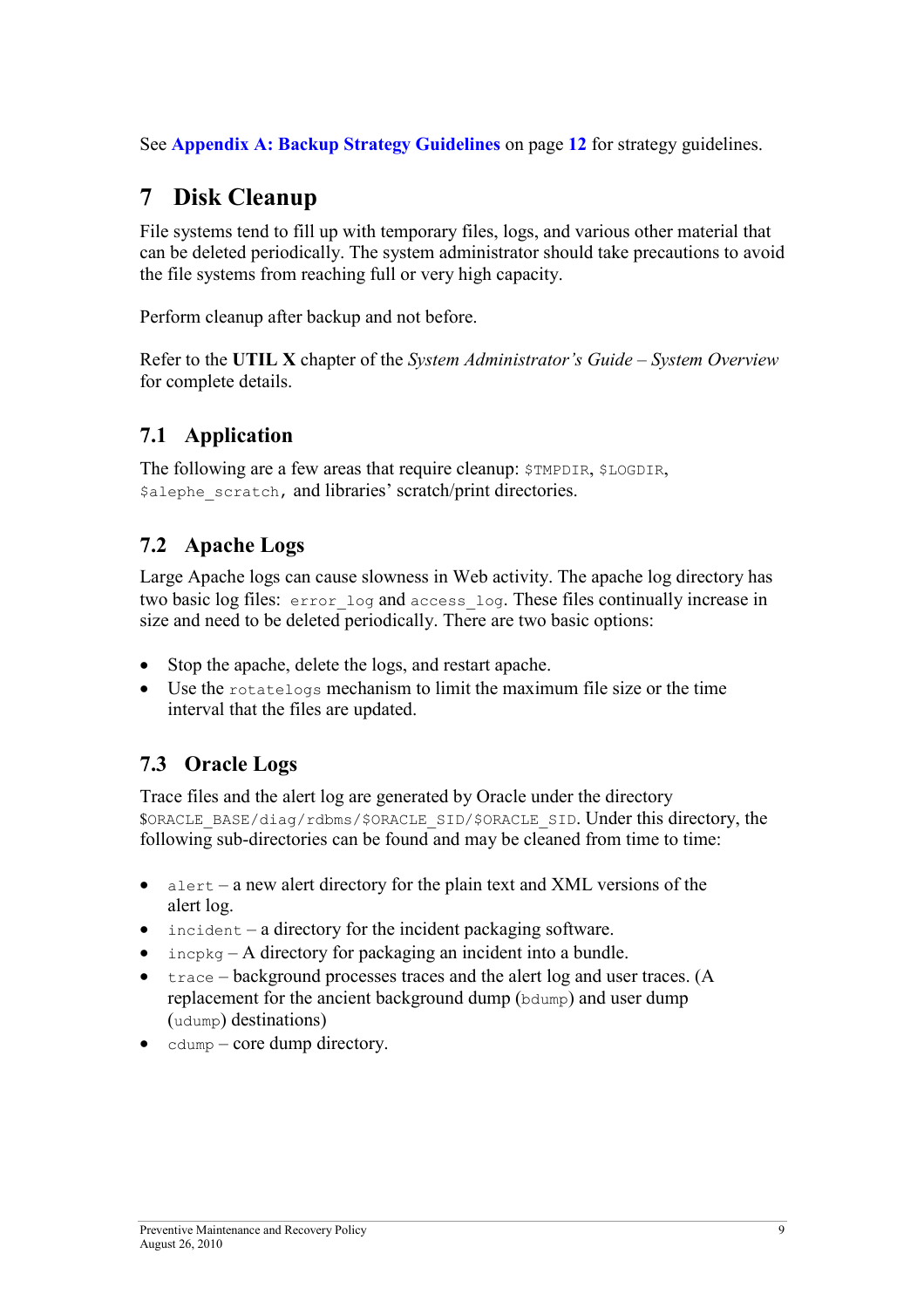# <span id="page-9-0"></span>**8 Review Oracle Alert Log**

## **8.1 Oracle Trace Files and the Alert Log**

When one of the server or background Oracle processes detects an error, it dumps information about the error to a trace file.

In Oracle Database 11*g*, the alert log is written in XML format. For the sake of compatibility with older tools, the traditional alert log is also available in the ADR Home directory under the trace directory mentioned in section [7.3 Oracle Logs](#page-8-0) on page [9](#page-8-0) (See details in section 8.2 Oracle ADR on page 10 on ADR). The alert logs under the directory:

\$ORACLE\_BASE/diag/rdbms/\$ORACLE\_SID/\$ORACLE\_SID/alert are in XML format.

As described above, for the sake of compatibility, each database also has an alert  $\langle$ sid>.log file. The alert file of a database is a chronological log of messages and errors. Messages include information about administrative operations done on the database, tablespace, and rollback segments and errors such as a lack of database space. These traces are placed under the directory

\$ORACLE\_BASE/diag/rdbms/\$ORACLE\_SID/\$ORACLE\_SID/trace. In addition UTIL O can be used to review the alert log.

Refer to the **UTIL O** chapter of the *Aleph 20 System Administration Guide* for complete details.

## **8.2 Oracle ADR**

A special repository, named ADR (Automatic Diagnostic Repository) is automatically maintained by Oracle 11g to hold diagnostic information about critical error events. ADRCI Utility is a command line tool that enables you to view diagnostic data. To use the ADRCI Utility, go to the command prompt and type ADRCI. To see the alert, type SHOW ALERT.

For more information, see Chapter 8 *Managing Diagnostic Data* of the *Oracle Database Administration Guide.*

# **9 Recovery Policy**

Recovery from system crashes is a very complex issue and requires deep knowledge and extensive expertise. As a policy, it is in the best interest of both the customer and Ex Libris for the customer to consult Ex Libris Support in any case involving database recovery. There are various reasons for this approach:

- Any given problem may have more than one solution. By consulting Ex Libris, the customer can expect to receive a wide range of solutions.
- Ex Libris has global support for Oracle and has a close relationship with Oracle. Ex Libris discusses and analyzes every crash scenario with Oracle before presenting the solution to the customer.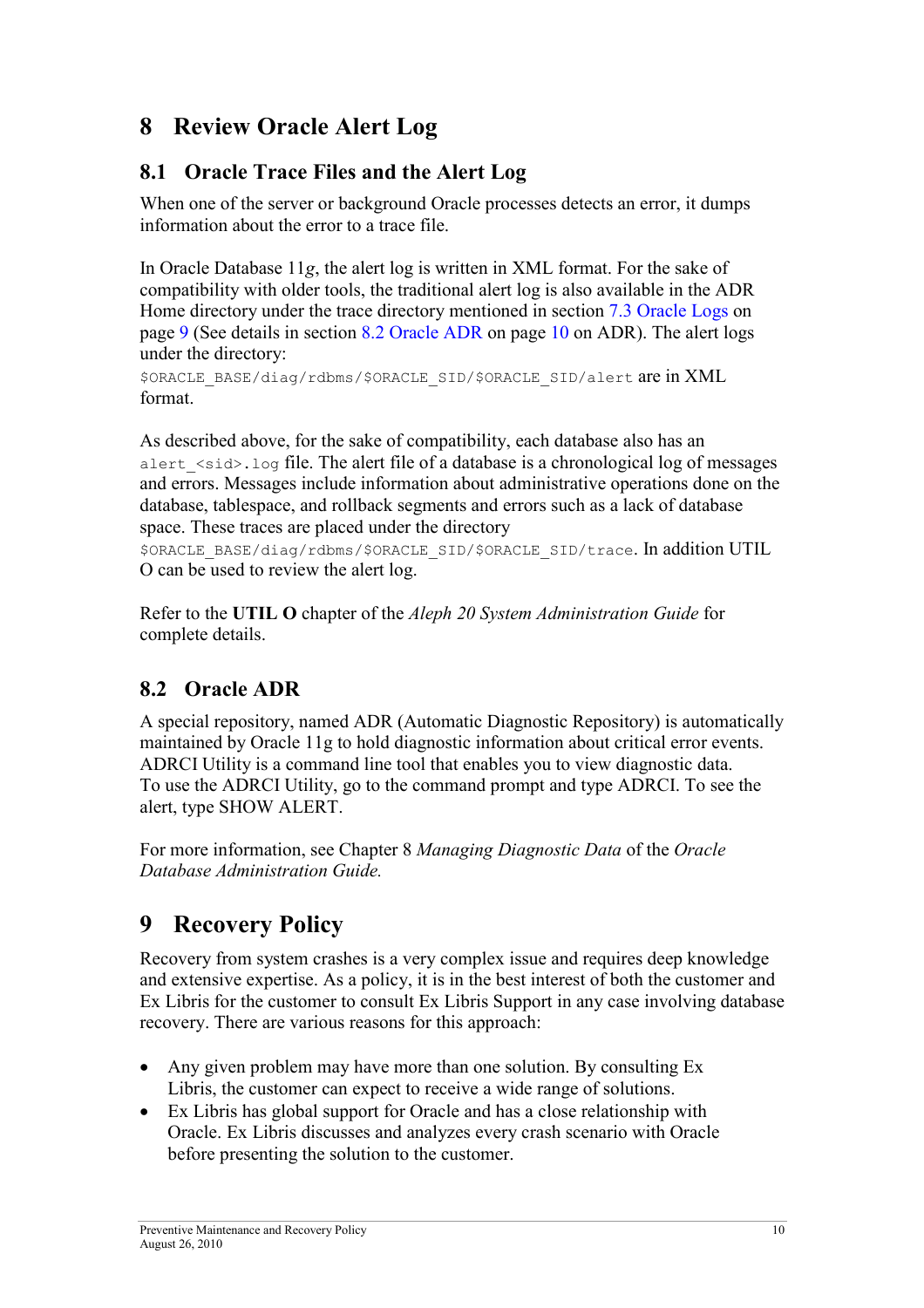• Ex Libris has experienced DBAs who can offer suitable solutions taking into account application perspectives.

In case of a database crash, take the following steps:

- 1. Contact Ex Libris Support by CRM/PRB and by phone or mail.
- 2. If the crash is detected while the database is up, DO NOT shut down the database. This may cause the crash to be irreversible. In addition, although the database is corrupt, some critical information may be retrieved that is essential for recovery.
- 3. It is critical to backup the corrupt database "as is," while the database is inaccessible, to enable multiple solution attempts.
- 4. Discuss the crash and status with Ex Libris personnel. Make sure to review what backups were done, the symptoms of the crash, and any log or additional information relevant to the situation.
- 5. Send the Oracle alert log and trace files to Ex Libris Support.
- 6. Prepare any media that may be necessary for recovery (for example, backup tapes).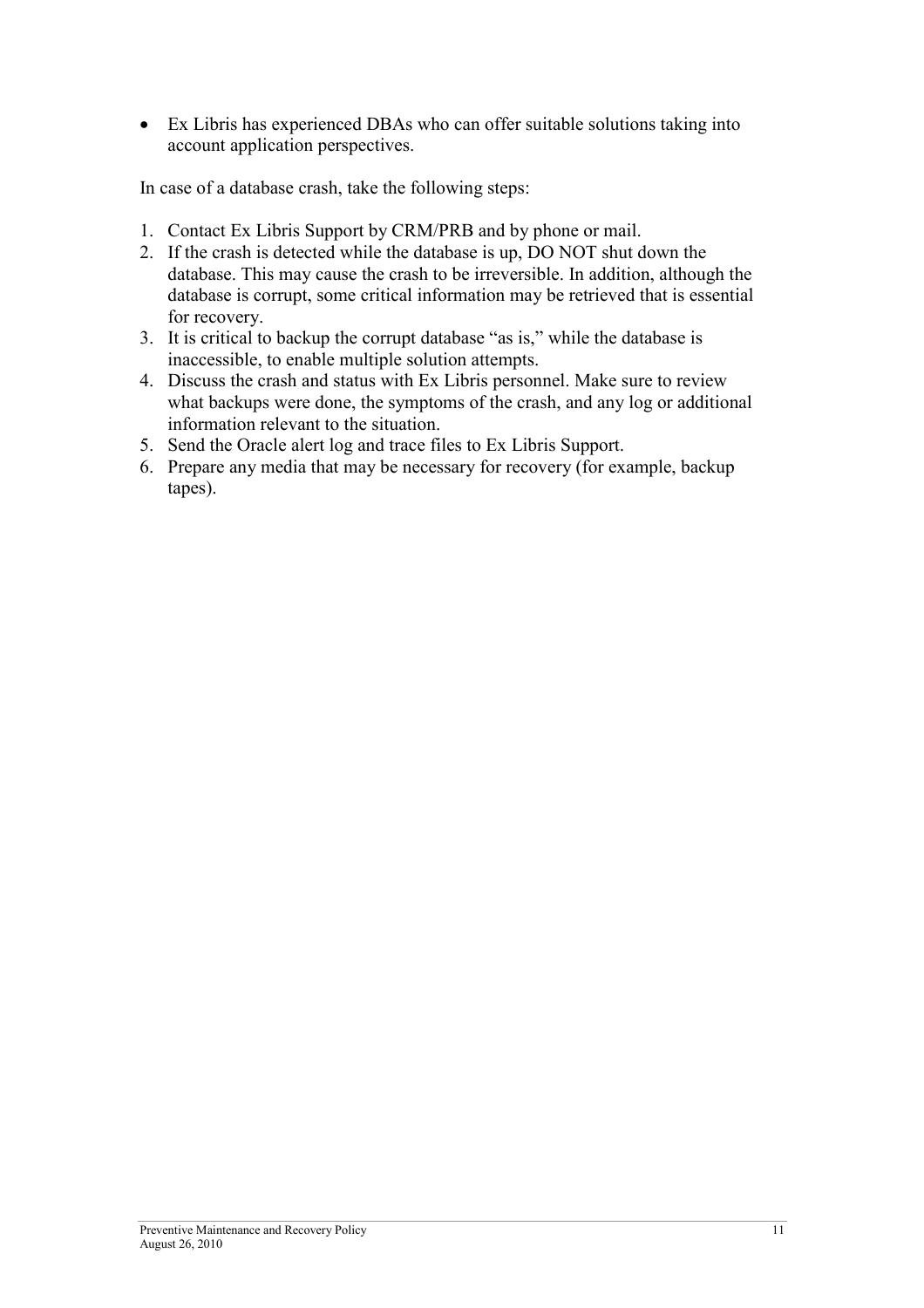# <span id="page-11-0"></span>**Appendix A: Backup Strategy Guidelines**

As a rule, the more frequently that backups are made, the less the likelihood of data loss. As described in this document, we differentiate between backing up the database as files (physical backup) or as extracted data from the database tables (logical backup). In addition, there are directories and files that are not related to the database that require backup as well (for example, the library structure).

The ultimate backup strategy would be to run a cold backup of the database daily (including the archived redo logs) and a backup of the site configuration (alephe and libraries with their exported data) on a daily bases. This would mean that in case a recovery becomes necessary, it can be done from the previous night's backup.

For sites that cannot afford to run a cold backup each night for downtime reasons, hot backup should run each night that cold backup cannot be run. This also will enable recovery from the previous night's backup.

Sites that cannot run a full backup each night (cold nor hot) should do their utmost to set the time intervals between full backups to a minimum. For these sites, the role of the archived redo logs is critical for restoring a full backup done several nights before the crash and reapplying transactions to bring the database up-to-date. It is important to stress that to perform hot backups you MUST have archived redo logs regardless of the frequency that the hot backup is run.

Regarding the site configuration, the ability to restore an up-to-date file depends on the frequency the backup is taken. The library tab directory is probably the directory with the most modifications. Since the tab directory does not take up much disk space, a specific backup of this directory can be taken more often than others.

In addition to performing a backup, the backup tapes must be read to check their validity. Run a listing of a full backup tape at least once a week. Besides verifying that the tape is okay as far as the media is concerned, check the listing and make sure all expected directories and files are backed up. Do not take any backup mechanism for granted.

## **Backup Strategy Examples**

Here is a chart with examples of backup strategies and their abbreviations. It is important to make sure you are familiar with all the components and that you have a comprehensive backup methodology.

 $C.A.S.E. - Cold + Archived redo logs + Site configuration + Export$ H.A.S.E. - Hot + Archived redo logs + Site configuration + Export A.S.E. - Archived redo logs + Site configuration + Export T.V. – Tape Validity check B.I. – Backup Integrity check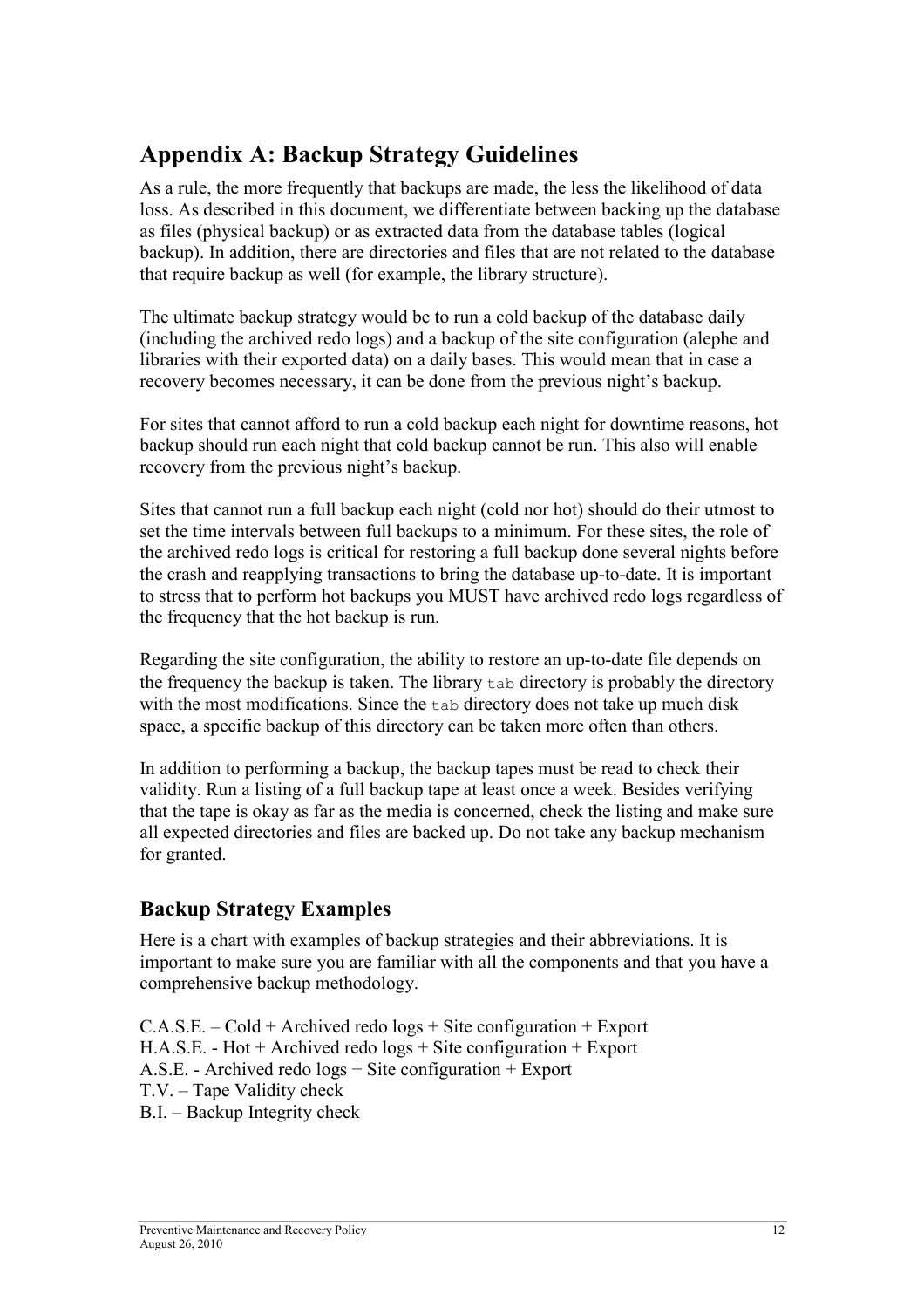|        |                                                    | Monday   Tuesday   Wednesday   Thursday   Friday |          |                 | Saturday   Sunday   Weekly |                     |
|--------|----------------------------------------------------|--------------------------------------------------|----------|-----------------|----------------------------|---------------------|
|        | $C.A.S.E.$ $C.A.S.E.$ $C.A.S.E.$                   |                                                  | C.A.S.E. | $\mid$ C.A.S.E. |                            | $T.V. + B.I.$       |
|        | $\vert$ C.A.S.E. $\vert$ H.A.S.E. $\vert$ C.A.S.E. |                                                  | H.A.S.E. | C.A.S.E.        |                            | $\vert$ T.V. + B.I. |
| A.S.E. | $H.A.S.E.$ $A.S.E.$                                |                                                  | A.S.E.   | C.A.S.E.        |                            | $\Gamma$ V + B.I.   |